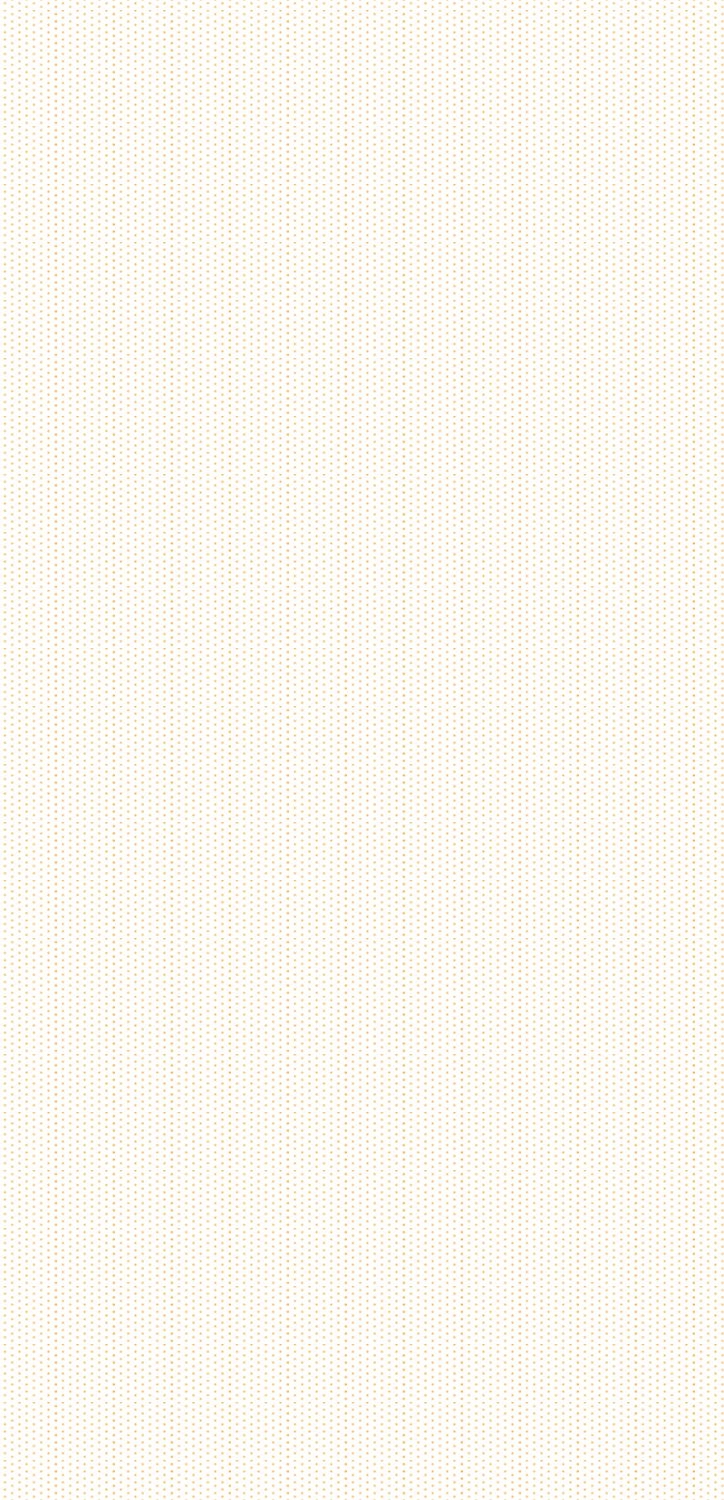| <b>Water</b>       |                 |
|--------------------|-----------------|
| <b>Small water</b> | 10              |
| Big water          | 20              |
|                    |                 |
| <b>Soft Drink</b>  |                 |
| Coke               | 20              |
| Diet Coke          | 20              |
| 7 yp               | 20              |
| <b>Tonic Water</b> | 20              |
| Soda Water         | 20              |
|                    |                 |
| <b>Beer</b>        |                 |
| Huda Beer (bt)     | 15              |
| Huda beer (c)      | 20 <sub>i</sub> |
| Sai Gon Beer (bt)  | 鹤               |
| Sai Gon beer (c)   | :20:            |
|                    |                 |
|                    |                 |
|                    |                 |
|                    |                 |
|                    |                 |
|                    |                 |
|                    |                 |
|                    |                 |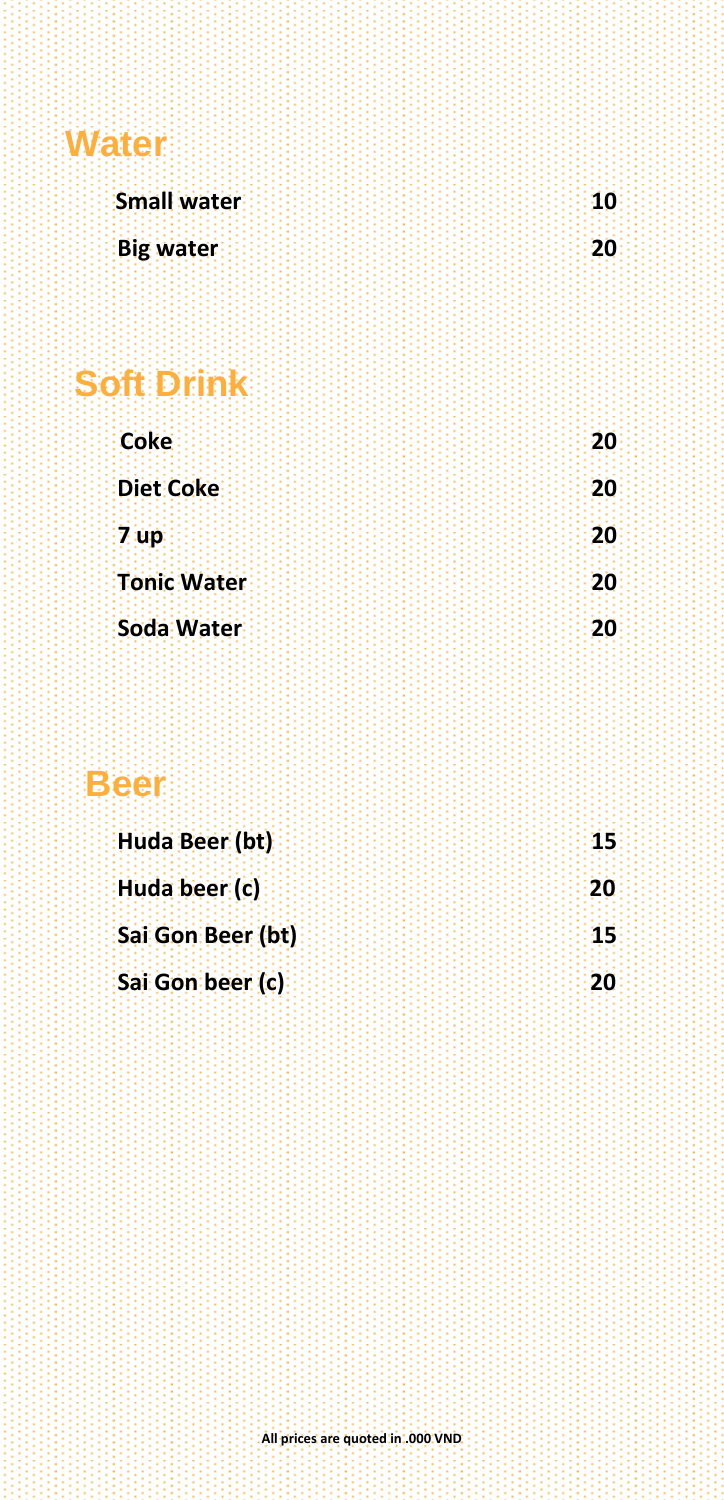| <b>Fresh Fruit Juice</b>                     |    |
|----------------------------------------------|----|
| <b>Carrot Juice</b>                          | 30 |
| <b>Guava Juice (Seasonal fruit)</b>          | 30 |
| Orange Juice                                 | 40 |
| <b>Orange &amp; Carrot Juice</b>             | 40 |
| Orange & Pineapple Juice                     | 40 |
| <b>Passion Fruit Juice (Seasonal fruit)</b>  | 30 |
| Pineapple Juice                              | 30 |
| <u>Lemonande</u>                             | 20 |
| Tomato juice                                 | 25 |
| <b>Watermelon Juice (Seasonal)</b>           | 35 |
|                                              |    |
| <b>Fresh Fruit Smoothies</b>                 |    |
| <b>Banana Smoothie</b>                       | 30 |
| <u>Mango Smoothie.</u>                       | 35 |
| <b>Mixed Fruits Smoothies</b>                | 45 |
| <b>Fruit Salad</b>                           | 50 |
| Fruit salad (one of kind)                    | 30 |
|                                              |    |
|                                              |    |
|                                              |    |
| Note:The Menu can varies on a seasonal basis |    |
| <b>Tea &amp; Coffee Selection</b>            |    |
| Vietnamese Iced Black Coffee                 | 45 |
| All prices are quoted in .000 VND.           |    |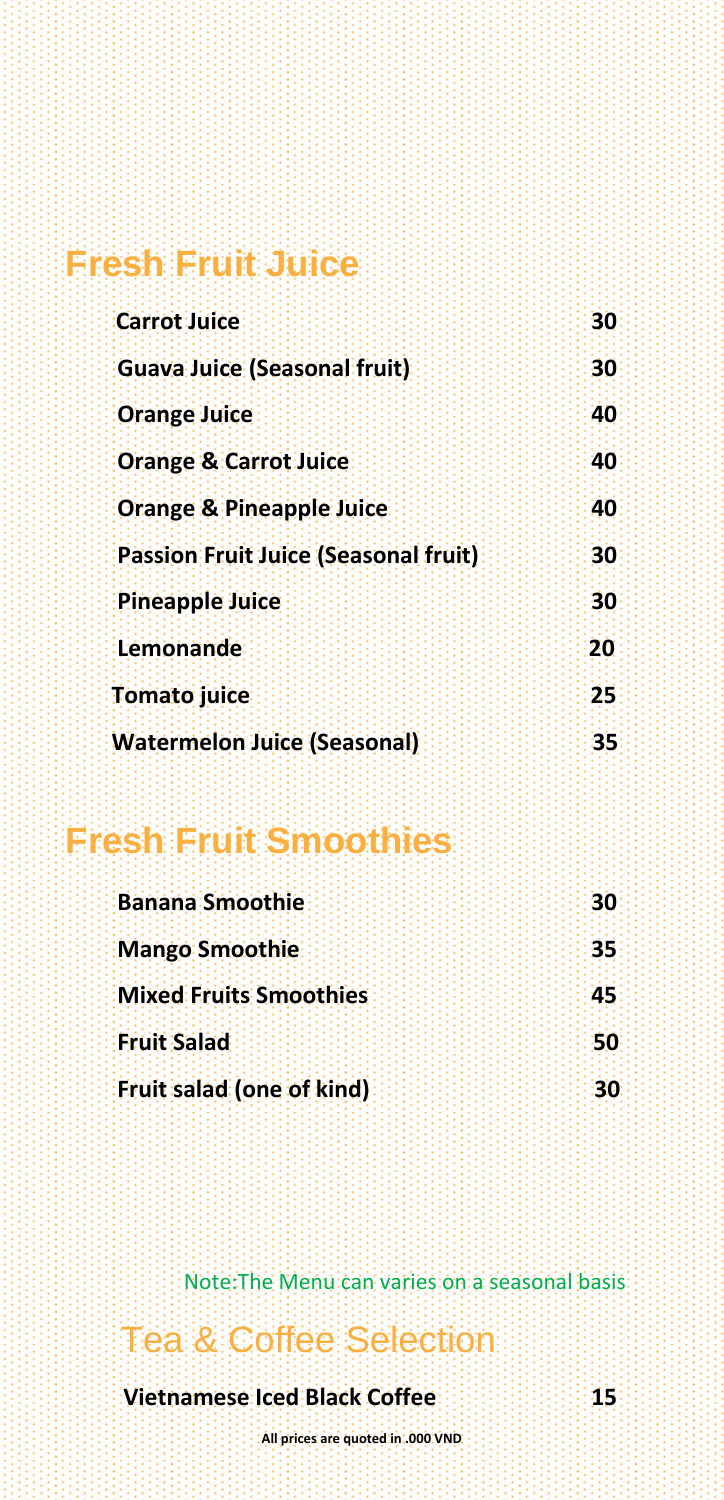| (Café đen đá)                           |     |
|-----------------------------------------|-----|
| <b>Vietnamese Iced Coffee with Milk</b> | 20  |
| (Café sữa đá)                           |     |
| Lipton Tea                              | 25  |
| (Trà lipton).                           |     |
| <b>Ginger Tea</b>                       | 25  |
| (Trà Gừng)                              |     |
| Apple Tea                               | 30  |
| $f$ :Trà:Táo:)                          |     |
| Peach Tea Lemongrass                    | 35  |
| ( Trà Đào Cam Sả)                       |     |
|                                         |     |
| <b>Mixed Drink</b>                      |     |
| Campari & Soda                          | 80  |
| <b>Campari &amp; Fresh Orange</b>       | 100 |
| Gin & Soda                              | 80  |
| <b>Gin &amp; Tonic</b>                  | 80  |
| Vodka & Soda                            | 80  |
| Vodka & Tonic                           | 80  |
| <b>Whisky &amp; Coke</b>                | 100 |
|                                         |     |
|                                         |     |
|                                         |     |
|                                         |     |
|                                         |     |
|                                         |     |
|                                         |     |
| <b>Cocktail</b>                         |     |
|                                         |     |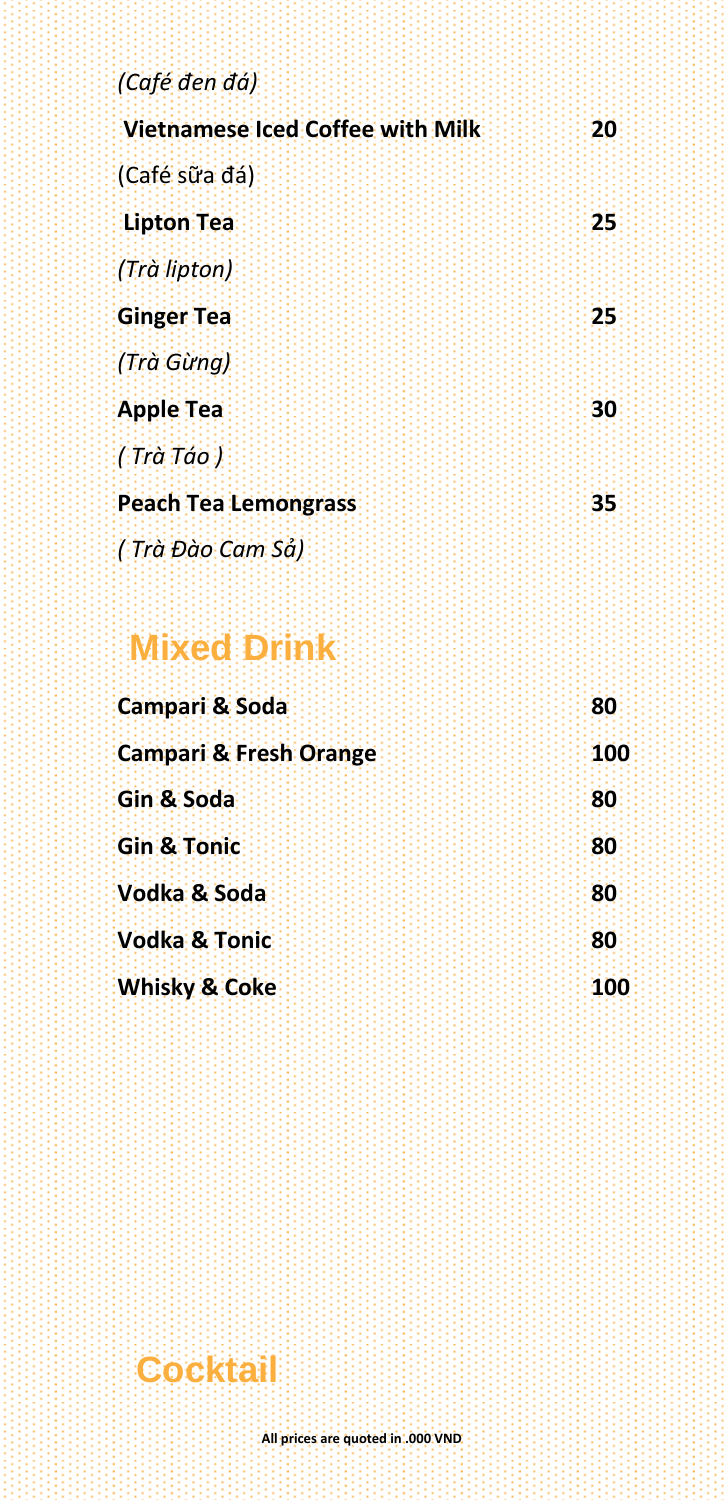#### **Margarita 95**

 *(Tequila, Triple sec, Lemon juice, Sugar and Rim glass with salt)*

#### **Mojito 80**

 *(White rhum, Fresh mint, Lime, Brown sugar muddled together, and topped with Soda water)*

#### **Pinacolada 95**

 *(White rhum, Malibu, Pineapple puree, Pineapple juice, Coconut milk)*

#### **Son Doong Special wine 95**

 *(Gin, Cherry brandy, Triple sec, Dom Benedictine, Lemon juice, Pineapple* juice, Grenadine syrup and a dash of bitter)

**BEE 852** REPRESENTED FOR THE ENDING: 75

(Kahlua, Cointreau, Bailey)

### **Sweet Love 95**

(Bailey, Kalua, Amaretto, Cream)

## **Wine by Bottle**

 WHITE or RED WINE  **Da Lat Wine** ( Vang Đà Lạt) 250

**All prices are quoted in .000 VND**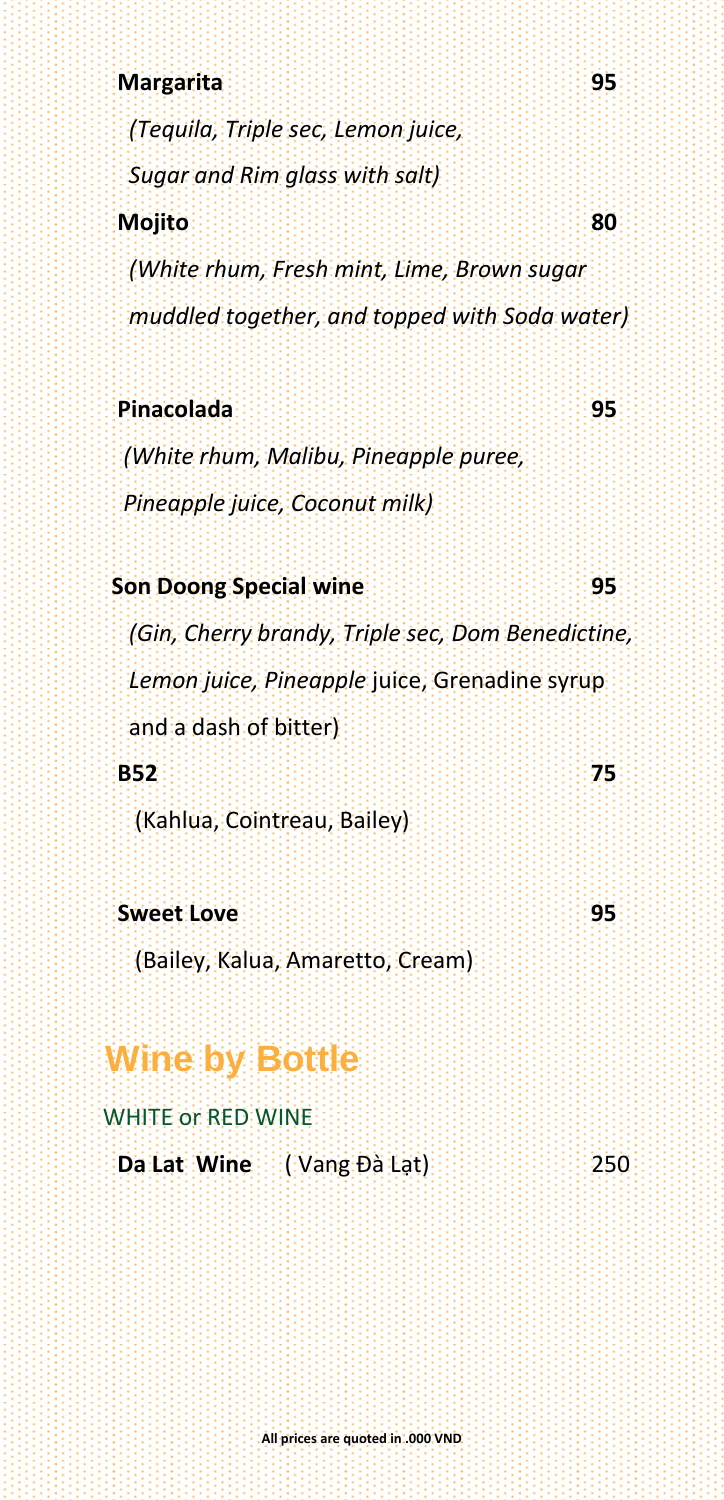|  | - 7 |  |  |
|--|-----|--|--|
|  |     |  |  |
|  |     |  |  |

| Eggs (2) with Bread<br>Bánh mì trứng (2 trứng)<br>Boiled / Trứng luộc<br>Scrambled / Trứng Khuẩy<br>Fried / Trứng Chiến<br>Sunny side up or over easy / Một mặt hoặc<br>hai mặt<br>Trứng ốp lết với bánh mì<br>Banana & Chocolate or Honey & Lemon/<br>Chuối, Chanh, Socola hoặc Mật ong | 40<br>50 |
|------------------------------------------------------------------------------------------------------------------------------------------------------------------------------------------------------------------------------------------------------------------------------------------|----------|
|                                                                                                                                                                                                                                                                                          |          |
| <b>Omelette with Bread</b><br>Pancake                                                                                                                                                                                                                                                    |          |
|                                                                                                                                                                                                                                                                                          |          |
|                                                                                                                                                                                                                                                                                          |          |
|                                                                                                                                                                                                                                                                                          |          |
|                                                                                                                                                                                                                                                                                          |          |
|                                                                                                                                                                                                                                                                                          |          |
|                                                                                                                                                                                                                                                                                          |          |
|                                                                                                                                                                                                                                                                                          |          |
|                                                                                                                                                                                                                                                                                          |          |
|                                                                                                                                                                                                                                                                                          |          |
| Traditional Vietnamese "Pho"                                                                                                                                                                                                                                                             |          |
| Phớ Việt Nam                                                                                                                                                                                                                                                                             |          |
| Beef / Phơ Bò                                                                                                                                                                                                                                                                            | 50       |
| Chicken / Pho Gà                                                                                                                                                                                                                                                                         | 50       |
| Pork / Pho Thit Heo                                                                                                                                                                                                                                                                      | 50       |
| Eggs and Vegetable / Phơ Rau Củ Trứng                                                                                                                                                                                                                                                    | 40       |
| <b>Fresh Spring Roll</b>                                                                                                                                                                                                                                                                 | 85       |
| Pork and shrimp, Salad, Carrot, cucumber,<br>Coriander                                                                                                                                                                                                                                   |          |
| Bánh cuốn/ Thịt heo và tôm, Rau salad, Cà rốt,                                                                                                                                                                                                                                           |          |
| ngò                                                                                                                                                                                                                                                                                      |          |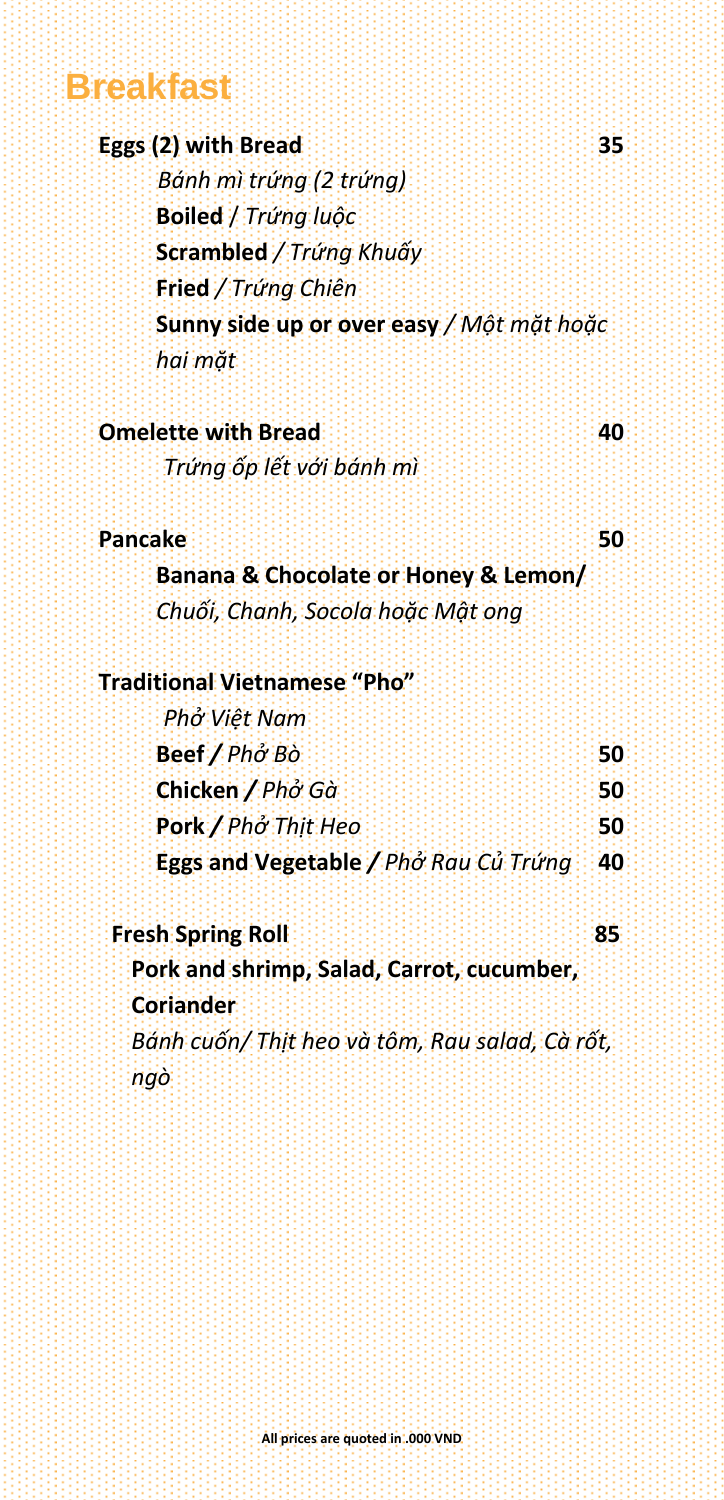| <b>Linch &amp; Dinner</b>                                                          |     |
|------------------------------------------------------------------------------------|-----|
| French fries / Khoai tây chiên.                                                    | 45  |
| Fries sweet potato / Khoai lang chiên                                              | 50  |
| VN crispy spring roll<br>Chả giờ chiên giòn                                        | 80  |
| Vegetarian spring roll<br>Chả giờ chay                                             | 50  |
| <b>Fresh Spring Roll</b><br>Pork and shrimp, Salad, Carrot, cucumber,<br>Coriander | 85  |
| Bánh cuốn/ Thịt heo và tôm, Rau salad, Cà rốt, ngò                                 |     |
| Chicken                                                                            |     |
| Fried chicken w lemongrass chili /Gà xào sã ot<br>(Breast chicken, onion, chilli)  | 95  |
| Braised chicken w ginger / Ga kho gung                                             | 110 |
| Chicken curry / Cà ri gà<br>(Chicken, vegetable and mushroom)                      | 120 |
| Fried chicken wings w fishsauce.<br>Cánh gà chiên nước mắm                         | 130 |
| Fried chicken wings w tarmarind sauce<br>Cánh gà sốt me                            | 125 |
| Grilled chicken wings w seasame                                                    | 110 |
| Cánh gà nướng mè                                                                   |     |
| Chicken alfredo                                                                    | 140 |
| Mỳ ý sốt gà nấm                                                                    |     |

,我们就是一个人,我们就是我们的,我们就是我们的,我们就是我们的,我们就是我们的,我们就是我们的,我们就是我们的,我们就是我们的,我们就是我们的,我们就是我们的,我们就是我们的,我们就是我们的,我们就是我们的,我们就是我<br>第259章 我们的人,我们就是我们的人,我们就是我们的,我们就是我们的,我们就是我们的,我们就是我们的,我们就是我们的,我们就是我们的,我们就是我们的,我们就是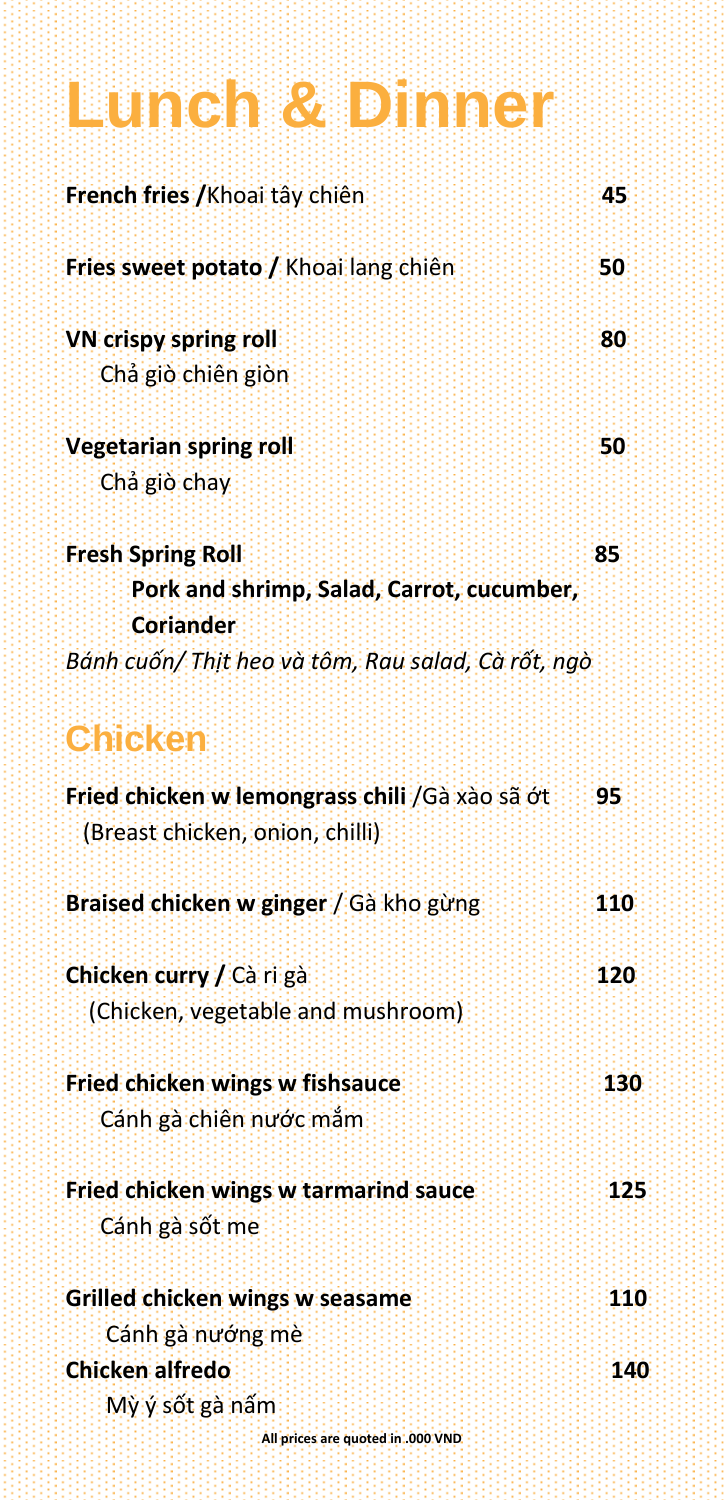| <b>Fried noodles w chicken</b><br>Mỳ xào thịt gà | 85   |
|--------------------------------------------------|------|
|                                                  |      |
| <b>Beef</b>                                      |      |
| Fried beef w pineapple                           | 130  |
| Bò xào thơm                                      |      |
| Beef mix salad/Sa lát bò                         | 145  |
| (Beef, lettuce, cucumber, tomato)                |      |
| Beef curry/ Cà ri bò                             | 135  |
| (Beef, vegetable and mushroom)                   |      |
| Spaghetti Bolognese                              | 145  |
| Mỳ ý sốt bò băm                                  |      |
| Fried noodles w beef                             | 100  |
| Mỳ xào thịt bò                                   |      |
| <b>BBQ Beef with Vegetable</b>                   | 175  |
| (Beef, Capsicum, cucumber, onion, rice)          |      |
| Bò xiên rau củ nướng                             |      |
| <b>Pork</b>                                      |      |
| Stewed pork w caramel/ Thit kho tàu              | 120  |
| Grilled pork ribs / Sườn nướng                   | 115  |
| Sweet and sour pork ribs                         | :135 |
| Sườn heo chiến nước mắm                          |      |
| Grilled pork belley                              | 110  |
| :Thịt:ba chỉ nướng                               |      |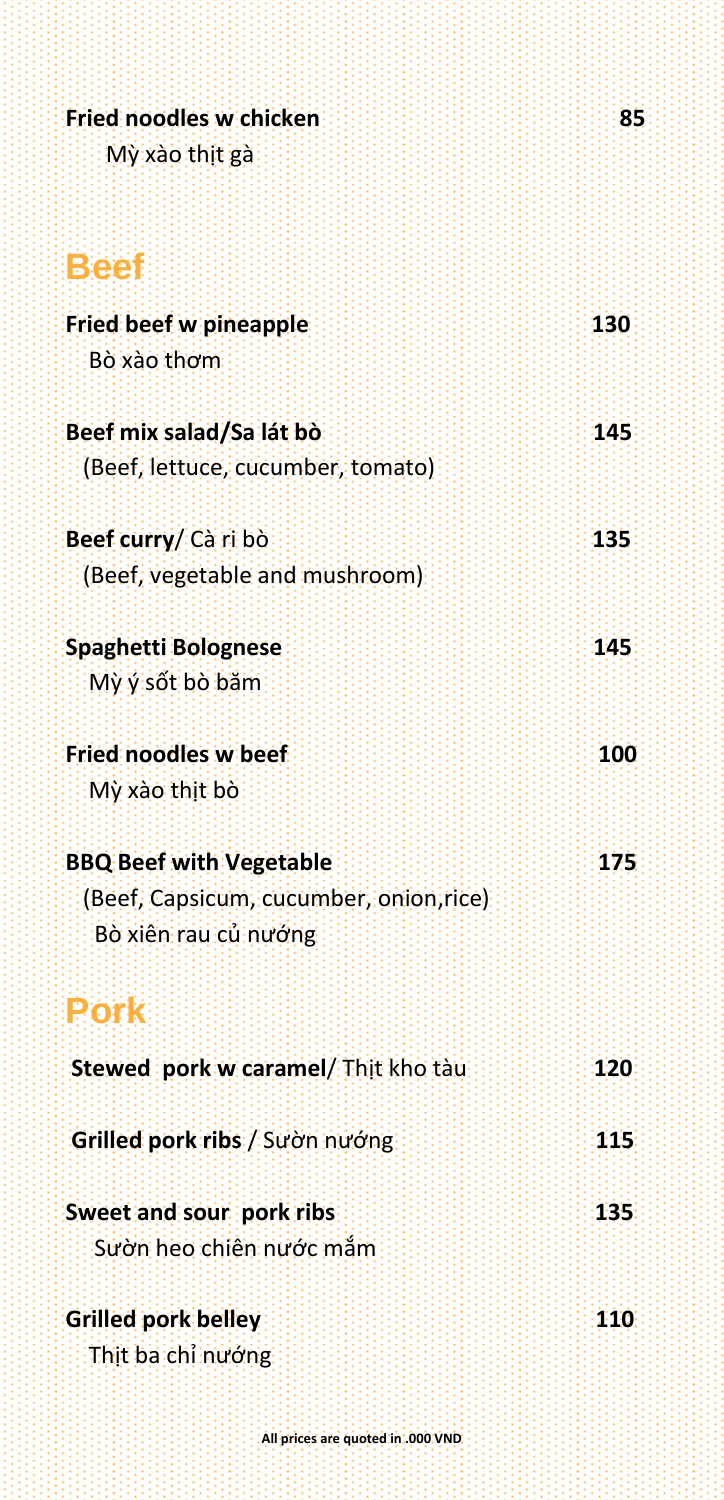| Boiled pork with fish sauce   | <b>100</b> |
|-------------------------------|------------|
| Thịt lợn luộc chấm nước mắm   |            |
| <b>Seafood</b>                |            |
| <b>Sweet and sour squid</b>   | 135        |
| <u>Mực xào chua ngọt</u>      |            |
| <b>Fried crispy Squid</b>     | 125        |
| Muc chiên giòn                |            |
| 6. Steamed Squid with celery  | 120        |
| Mực hấp cần tây               |            |
| Braised carp fish w ginger    | 120        |
| Cá trắm kho gừng              |            |
| Carp fish w tomato sauce      | 125        |
| Cá trắm sốt cà chua           |            |
| <b>Braised snakehead fish</b> | 125        |
| Cá lóc kho tố                 |            |
| Fried rice w seafood          | 95         |
| Cơm chiến hải sản             |            |
| Tôm sông hấp hoặc nướng       | 400        |
| Cá chình nướng hoặc um chuối  | 600        |
| Cá lóc nướng cuốn rau sống    | 190        |
| Vegetarian                    |            |
| Fettuccini Alfredo            | 100        |
| Mỳ ý sốt nấm                  |            |
| Spaghetti w tomato sauce      | 90         |
| Mỳ ý sốt cà chua              |            |

....................

t

q

÷. ÷.

q H

÷ ÷

H

1919

98

4444444

÷.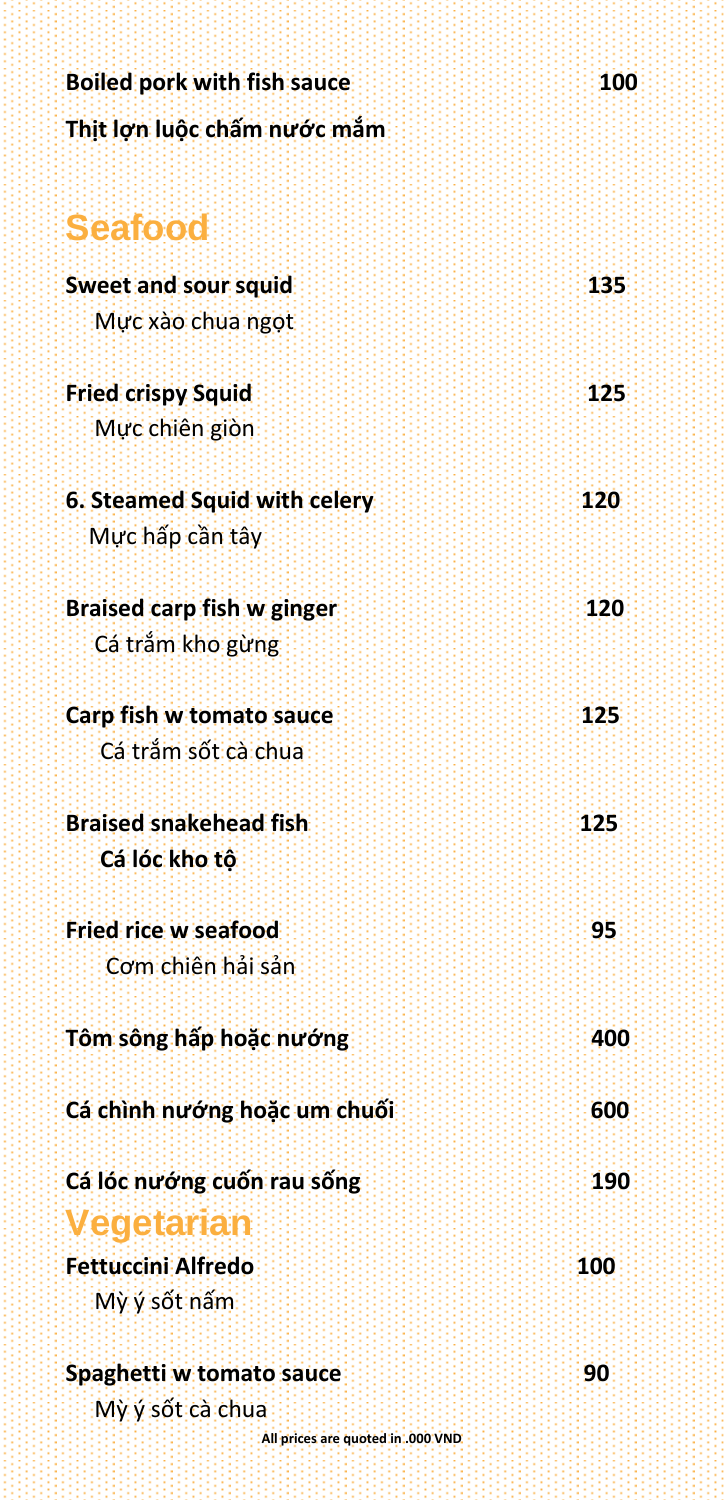| Tofu w tomato sauce             | 50  |
|---------------------------------|-----|
| Đậu hũ sốt cà chua              |     |
| <b>Stewed tofu</b>              | 50  |
| Đậu hũ kho chay                 |     |
| Fried rice w garlic & eggs      | 55  |
| <u>Cơm chiến trứng tỏi</u>      |     |
| Vegetable cury                  | 80  |
| Cà ri rau củ                    |     |
| Grilled eggplant                | 40  |
| Cà tím nướng mỡ hành            |     |
| Vegetable salad w eggs          | 65  |
| Salad rau cú trứng              |     |
| Salad dressing                  | 55  |
| Salad dầu giấm                  |     |
| Fried vegetale                  | 30  |
| Rau xào theo mùa                |     |
| Fried noodle w vegetable & eggs | 45  |
| Mỳ xào rau trứng                |     |
| <b>Soup</b>                     |     |
| Sweet & sour fish soup          | 75  |
| Canh chua cá                    |     |
| Winter melon w pork soup        | 50  |
| Canh bí đao nấu thịt            |     |
| Tomato w egg soup               | 45  |
| Canh cà chua trứng              |     |
| Dê nướng gia vị                 | 450 |

,我们就是一个人,我们就是我们的,我们就是我们的,我们就是我们的,我们就是我们的,我们就是我们的,我们就是我们的,我们就是我们的,我们就是我们的,我们就是我们的,我们就是我们的,我们就是我们的,我们就是我们的,我们就是我<br>第1595章 我们的人,我们就是我们的人,我们就是我们的人,我们就是我们的人,我们就是我们的人,我们就是我们的人,我们就是我们的人,我们就是我们的人,我们就是我